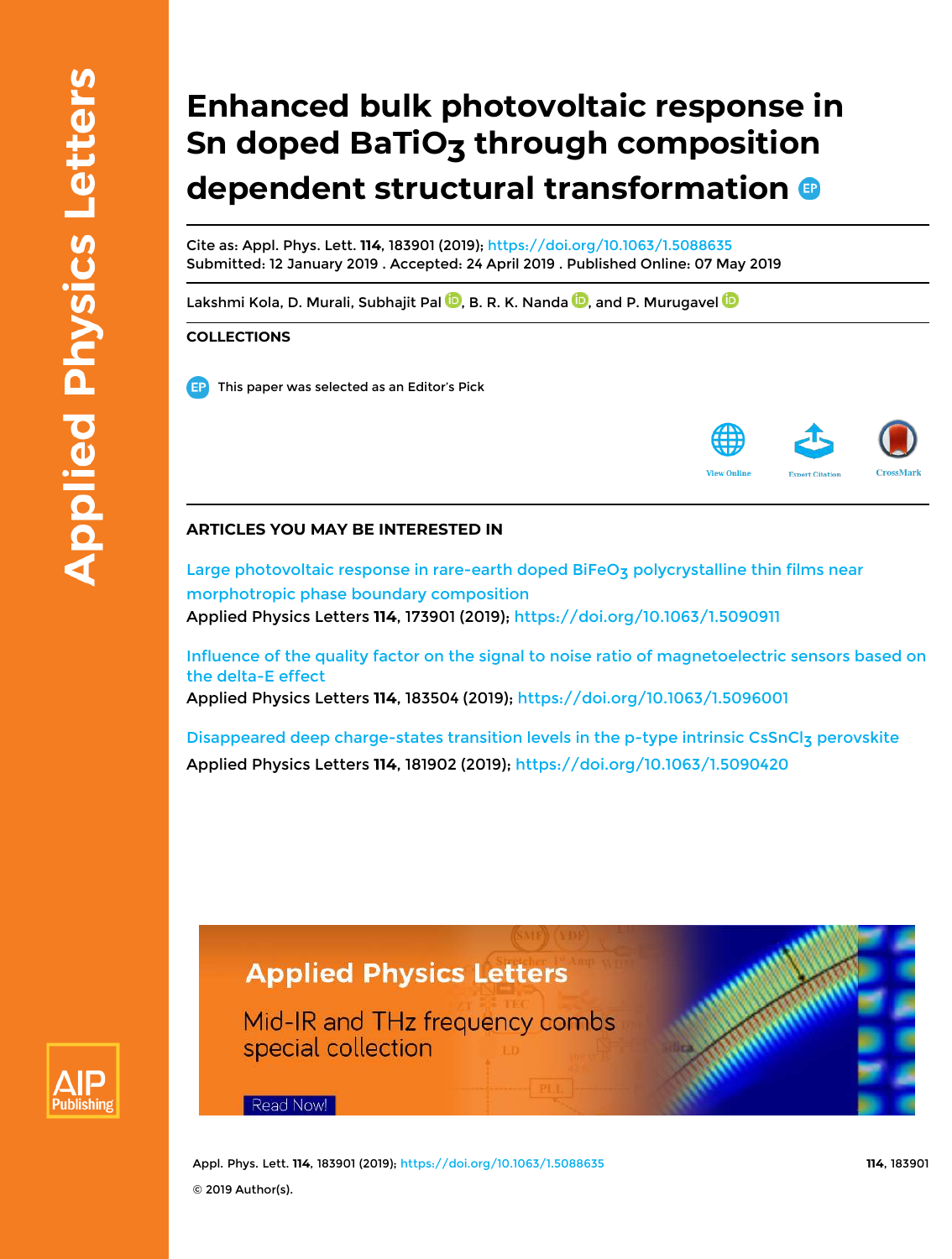**Export Citatio** 

View Online

# Enhanced bulk photovoltaic response in Sn doped  $BaTiO<sub>3</sub>$  through composition dependent structural transformation

Cite as: Appl. Phys. Lett. 114, 183901 (2019); doi: 10.1063/1.5088635 Submitted: 12 January 2019 . Accepted: 24 April 2019 . Published Online: 7 May 2019

Lakshmi Kola, D. Murali, Subhajit Pal, **D** B. R. K. Nanda, **D** and P. Murugavel<sup>a)</sup> D

### AFFILIATIONS

Department of Physics, Indian Institute Technology Madras, Chennai 600036, India

a) **Author to whom correspondence should be addressed:** muruga@iitm.ac.in

### ABSTRACT

Polycrystalline BaTi<sub>1-x</sub>Sn<sub>x</sub>O<sub>3</sub> samples ( $x = 0.06$ , 0.07, 0.08, 0.09, 0.10, and 0.11) were synthesized by the solid state technique. The samples exhibit the tetragonal phase at 300 K. In addition, the samples  $x = 0.06, 0.07, 0.08,$  and 0.09 also show the orthorhombic phase with enhanced phase fractions upon poling. However, the % orthorhombic phase fractions show an increase up to  $x = 0.07$  and a decrease with an increase in x. The dielectric studies indicate that  $T_{\rm C}$  (cubic to tetragonal phase transition) shifts toward lower temperature where the samples  $x = 0.10$  and 0.11 show the tetragonal phase at 300 K. The samples exhibit the maximum remnant polarization and piezoelectric coefficient for  $x = 0.08$ . But the bandgap for the  $x = 0.07$  sample shows the value of 2.61 eV before poling and 2.95 eV after poling. A giant photovoltaic (PV) response is seen in the samples with the open-circuit voltage ( $V_{\text{OC}}$ ) as large as 16 V (for  $x = 0.07$ ).  $V_{\text{OC}}$  shows a decreasing trend with an increase in the Sn content after  $x = 0.07$ , and it did not follow the trend in polarization and the bandgap. The observed results are correlated with the structural symmetry of the compound, and they are validated by the band-structure calculations. The experimental and theoretical studies indicate that the sample with the orthorhombic phase is preferable for the enhanced photovoltaic response in comparison to the tetragonal phase. These studies show a new way to achieve a large photovoltaic response so as to design the system for several device applications such as UV detectors and microactuators.

Published under license by AIP Publishing. https://doi.org/10.1063/1.5088635

During the last few decades, the development of semiconductor photovoltaic (PV) cells has cause them to emerge as a significant clean energy resource. However,  $V_{OC}$  being lower than the bandgap of the semiconductors becomes a hindrance for their further advancement. In recent times, various new materials have been studied for enhanced PV properties. $1-5$  Among them, ferroelectric systems have gained huge interest due to their observed above bandgap photovoltage in bulk.<sup>6</sup> Note that the PV effect in ferroelectrics is known since the 1970s when a large PV response was reported on single crystals of Fe doped LiNbO<sub>3</sub>.<sup>10</sup> Off late, several factors such as electric polarization, crystal symmetry, electrode spacing, and ferroelectric/electrode interface are reported to affect the PV response in ferroelectric bulk and thin film geometries.<sup>11-15</sup> Accordingly, various theories have been formulated in order to explain the unconventional PV response in ferroelectrics.<sup>1</sup>

Earlier, the mechanism of electron-hole pair separation in a ferroelectric material is perceived to arise from the internal electric field originated from the polarization. Recently, the domain wall theory has been proposed to explain the large PV response observed in the

 $B$ i $FeO<sub>3</sub>$  thin film, where the illuminated domain walls act as nanoscale photovoltage generators connected in series.<sup>17</sup> However, it is generally accepted that the Schottky junctions and depolarization fields influence  $V_{\text{OC}}$  in ferroelectric films.<sup>16</sup> Neverthless, the major contributions to the PV effect in bulk ferroelectric samples are explained by the ballistic and shift current models. $8,18-21$  According to the ballistic mechanism, the generation of photocurrent in non-centrosymmetric ferroelectric crystals is correlated with the asymmetric momentum distributions of photo-generated charge carriers in the conduction band.<sup>10</sup> On the other hand, the shift current mechanism is associated with the inter-band transition of photo-generated charge carriers with a virtual shift of the momentum vector in real space in noncentrosymmetric systems and hence results in a large PV effect.<sup>18–21</sup> In this context, the recent report on  $KNbO_3$  and  $(K, Ba)(Ni,Nb)O_{3-\delta}$  systems elucidated a strong correlation between the electronic structure and the PV response.<sup>22</sup> Importantly, their calculations showed the structural preference for shift current, where the ferroelectric system having rhombohedral and orthorhombic (O) symmetry revealed a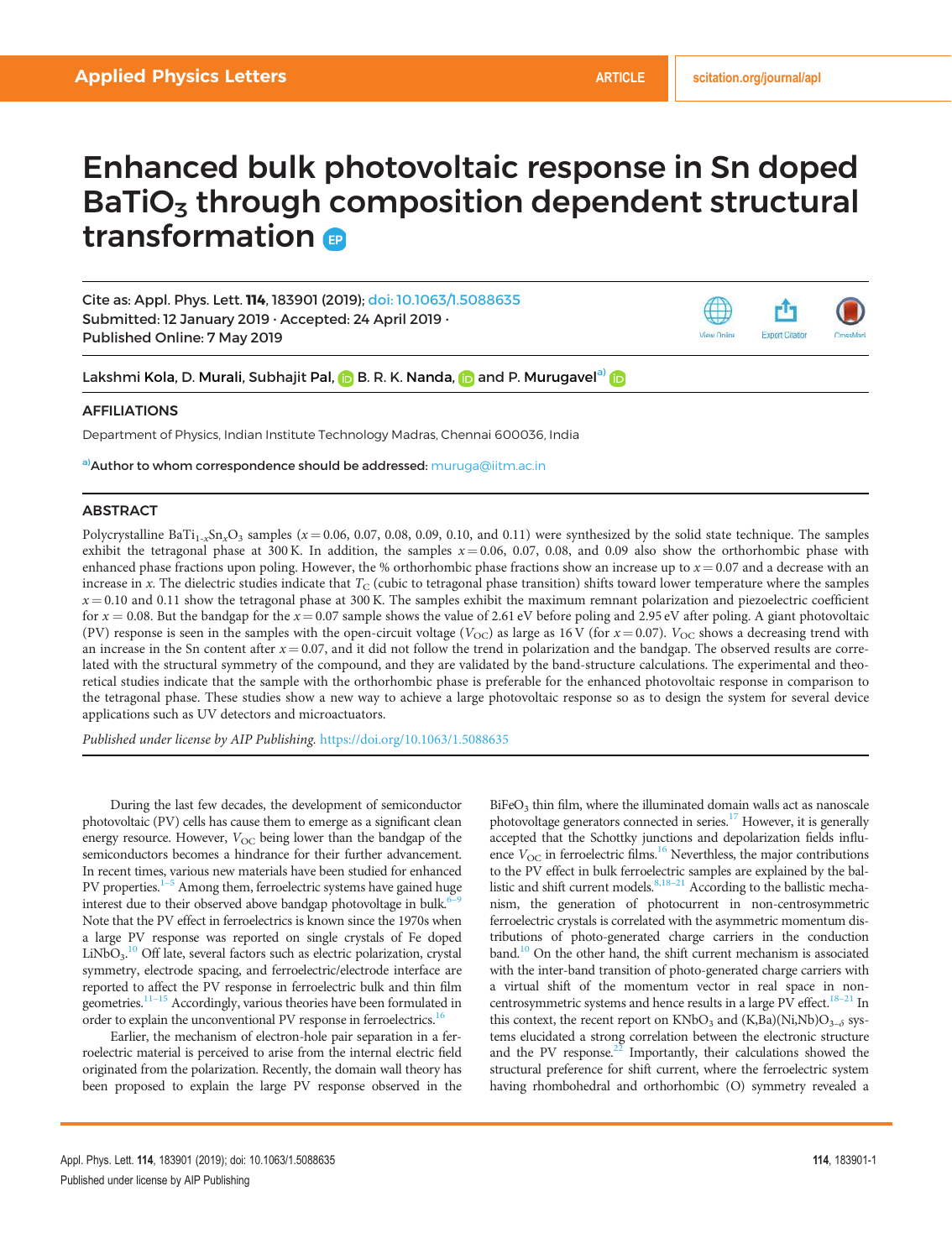large shift current coefficient than the system having tetragonal (T) symmetry. Interestingly, the reported large PV response in  $Pb_{1-x}La_x$  $(Zr_yTi_{1-y})_{1-x/4}O_3$  having the coexistence of multiple phases strongly suggests the structural preference for the effective PV response.<sup>23</sup>

In this regard, the recently studied lead free ferroelectric  $BaTi_{1-x}Sn_xO_3$  (BST) system showing superior ferroelectric and piezoelectric characteristics attracts large research interest. $^{24}$  Importantly, BST is reported to exhibit various structural transitions whose transition temperatures can be tuned by Sn doping.<sup>24</sup> These characteristics enable the BST sample to be one of the potential candidates to show a large PV effect and to understand its structural correlations. However, the PV studies are unexplored in this highly significant compound. In the present work, PV characteristics are investigated on selected compositions ( $x = 0.06, 0.07, 0.08, 0.09, 0.10,$  and 0.11) of polycrystalline BST samples. These compositions are selected based on their reported high piezoelectric coefficient  $(d_{33})$  values.<sup>25</sup> Notably, the samples revealed a giant composition dependent PV response with the maximum  $V_{\text{OC}}$  value of 16 V for the  $x = 0.07$  sample. The observed results are correlated with the structural symmetry of the compound, and they are validated by the band-structure calculations.

BST samples with compositions of  $x = 0.06, 0.07, 0.08, 0.09, 0.10$ , and 0.11 were fabricated by the solid state method. Stoichiometric amounts of the precursors  $BaCO_3$ ,  $TiO_2$ , and  $SnO_2$  were ground in an agate mortar and calcined at  $1200\,^{\circ}\text{C}$  for 4 h. The uniaxially pressed pellets made from the calcined powders were sintered at 1400 °C for 4 h. The compositions  $x = 0.06, 0.07, 0.08, 0.09, 0.10,$  and 0.11 are selected on account of their high  $d_{33}$  values, where the composition  $x = 0.08$  shows the highest (296 pC/N) value.<sup>25</sup> The samples  $x = 0.06$ , 0.07, 0.08, 0.09, 0.10, and 0.11 are referred to as BST6, BST7, BST8, BST9, BST10, and BST11, respectively. Note that these compositions are nominal compositions estimated from the weighted fractions of the precursors added during the synthesis. The X-ray diffraction (XRD) using a Rigaku SmartLab X-ray diffractometer is performed for phase verification. The structural parameters are extracted by Rietveld refinement using FULLPROF software. The 8 mm diameter pellets coated with Ag electrodes are used for electrical measurements. A Radiant Technology polarization loop tracer is used for the polarization measurements. The bandgaps of the samples are inferred from the reflectance spectrum obtained using a UV-Visible–Near Infrared Spectrophotometer. For PV measurements, Ag electrodes in a finger geometry (finger thickness 100  $\mu$ m and gap 200  $\mu$ m) are thermally coated on the polished surface of pellets (8 mm diameter and 1 mm thickness). The bottom surface coated with Ag paint is used as the bottom electrode. Prior to PV measurements, the samples are poled at a 2.5 kV/mm electric field for 1 h and then shorted overnight to remove parasitic surface charges. PV measurements are carried out using a Xenon-arc lamp (Newport, Model No-67005) as a light source and a Keithley electrometer (6517B) as a measuring unit.

The pseudopotential (PP) based Vienna ab-initio Simulation Package (VASP) is used to perform the density functional theory (DFT) calculations.<sup>26</sup> PPs are based on the projected augmented wave  $(PAW)$  method<sup>27</sup> with exchange and correlation effects described using the Generalized Gradient Approximation (GGA) and Perdew-Burke-Ernzerhof (PBE) functional.<sup>28,29</sup> For calculations, the valence electrons considered for various elements are Ba-4s<sup>2</sup>  $4p^6$  5s<sup>2</sup>, Sn- $4d^{10}5s^25p^2$ , Ti-3p<sup>6</sup> 3d<sup>2</sup> 4s<sup>2</sup>, and O-2s<sup>2</sup> 2p<sup>4</sup>. The plane wave cut-off energy is chosen as 500 eV. Calculations are performed on T and O

phases of BaTiO<sub>3</sub>. To simulate experimental doping concentrations, we adopted the supercell approach with periodic boundary conditions and performed our calculations using  $2 \times 2 \times 3$  and  $3 \times 2 \times 1$  supercells corresponding to ferroelectric T (P4 mm) and O (Amm2) phases, respectively. In each of these supercells, a single Ti ion is replaced by a single Sn ion. For structural optimization, we chose a convergence criterion of  $10^{-6}$  eV for self-consistent field (SCF) electronic energy and  $10^{-3}$  eV/A for Hellmann–Feynman forces on each atom. An  $(8 \times 8 \times 8)$  and  $(6 \times 8 \times 8)$  Monkhorst–Pack grid<sup>30</sup> is used for the Brillouin Zone integration of bulk T and O BST, respectively. Proportionate k-grids are used for the super cells.

The XRD patterns of BST6, BST7, BST8, BST9, BST10, and BST11 samples under un-poled conditions are recorded at 300 K, and they are fitted with Rietveld refinement using FullProf software. The patterns along with the refinement data are plotted in Fig. 1. The XRD patterns confirm that the samples are pure in phase without any impurity peaks. Though the patterns are indexed to the T phase with P4 mm as the space group, the refinement reveals the coexistence of O phases in few compositions. Note that the % fraction of T phases is 88.5, 83.5, 94.7, and 97.9 and the % fraction of O phases is 11.5, 16.5, 5.3, and 2.1 for BST6, BST7, BST8, BST9, respectively. However, the compounds with a higher Sn concentration, BST10 and BST11, exhibit only the T phase. These changes in O and T phases with the composition can be seen from the presence of  $(200)_{\text{O}}$ ,  $(200)_{\text{T}}$ , and  $(002)_{\text{T}}$  peaks of the respective O and T phases shown in Fig. 1(b). The piezoceramics are known to undergo large structural transformation upon poling.<sup>31-33</sup> In order to understand the poling induced structural transformation in the present samples, the XRD patterns are recorded on all samples which are subjected to poling. Note that the poled pellets are ground into powder form 48 h after poling. The refinement analysis performed on the XRD patterns of poled samples (shown in



FIG. 1. The refined XRD patterns of BST6, BST7, BST8, BST9, BST10, and BST11 recorded at 300 K under un-poled conditions for the  $2\theta$  range from (a) 20 to 77 $^{\circ}$  and (b) 44.8 to 45.8 $^{\circ}$ .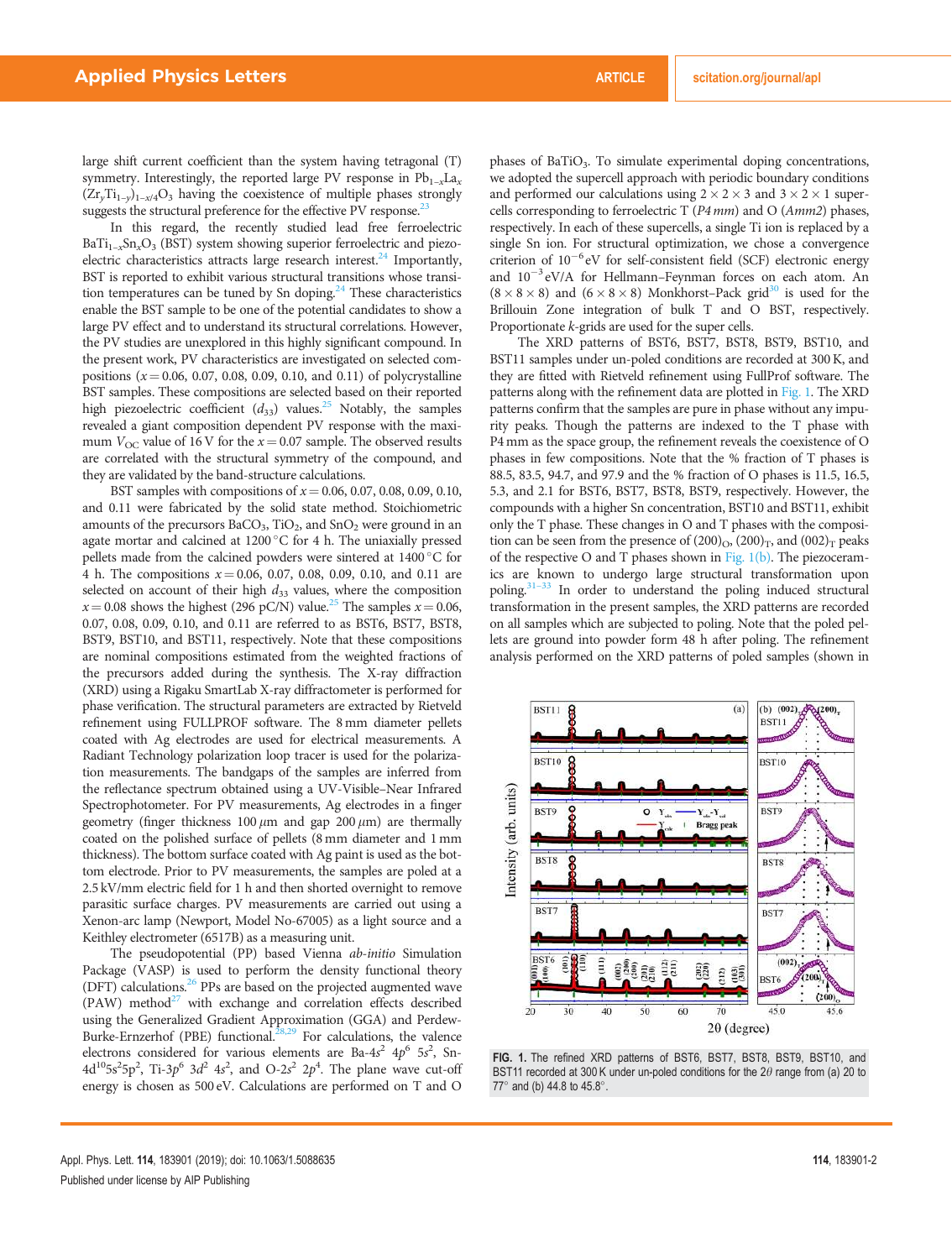Fig. S1, supplementary material) revealed a significant amount of increase in the O % phase fraction in comparison to the unpoled samples of BST6, BST7, BST8, and BST9. The XRD patterns of un-poled and poled samples in the  $2\theta$  range of  $44.8^{\circ}$ - $45.8^{\circ}$  and  $65.4^{\circ}$ - $66.4^{\circ}$ , corresponding to  ${200}$  and  ${220}$  planes, respectively, are shown in Fig. S2, supplementary material. The observed % phase fraction of the O phase is 26.5, 29.4, 23.4, 10.0, and 0.0 for BST6, BST7, BST8, BST9, and BST10, respectively, for the poled samples. Overall, with an increase in the Sn concentration, the system moves toward the T phase at 300 K in both un-poled and poled states.

The polarization  $(P)$  vs. electric field  $(E)$  measurement carried out on the samples revealed typical ferroelectric P–E hysteresis loops, and, as an example, the same is plotted in Fig.  $2(a)$  for the BST7 sample. The extracted remnant polarization  $(P_r)$  is plotted as a function of composition in the inset of Fig.  $2(a)$ . The inset reveals that the maximum  $P_r$  (6.92  $\mu$ C/cm<sup>2</sup>) is observed for the BST8 sample, and it decreases with a further increase in the Sn concentration. To understand the dielectric behavior, the dielectric measurements are carried out at various frequencies. The temperature dependent real part of dielectric permittivity  $(\varepsilon')$  at 100 kHz is plotted in Fig. 2(b) for all samples. In order to show the shift in the transitions clearly, the  $\varepsilon'$  data are plotted on a relative scale. The samples exhibit a high dielectric constant, for example, the BST8 sample shows  $\sim$ 8000 as the dielectric constant maximum at 100 kHz. The detailed discussions on the dielectric characteristics of these samples are presented elsewhere.<sup>25</sup> Interestingly, the samples show anomalies in the dielectric spectrum at selected temperatures. These anomalies could be correlated with the structural phase transitions associated with the sample. The anomalies seen for the BST7 sample at 40 °C and 71 °C are associated with T to O phase transition  $(T<sub>T-O</sub>)$  and paraelectric to ferroelectric phase



FIG. 2. (a) P vs. E curve for the BST7 sample. (b) Dielectric constant vs. temperature for BST6, BST7, BST8, BST9, BST10, and BST11 samples (the data are plotted on a relative scale). (c)  $[{\mathsf F}({\mathsf R})({\mathsf h}\nu)]^2$  vs.  ${\mathsf h}\nu$  for unpoled and poled BST7 samples and (d) the bandgap plotted against the composition  $(x)$ .

transition  $(T_C)$ , respectively.<sup>34</sup> As the Sn doping increases,  $T_C$  is shifted toward lower temperature and merges with  $T_{\text{T-O}}$  for the compositions BST10 and BST11. As a consequence, the BST10 and BST11 samples show the T phase at 300 K without any O phase fraction, which is also evidenced from the XRD measurements.

To obtain the optical bandgap of the samples, the reflectance spectrum recorded on the samples, using UV-Visible diffused reflectance spectroscopy, is converted into the Kubelka–Munk function  $F(R)$  using the equation:  $F(R) = \frac{(1-R)^2}{2R}$  $\frac{(-R)^2}{2R}$ ,  $R = 10^{-A}$ . Here, R denotes the reflection coefficient of the material and  $A$  is the absorbance.<sup>35</sup> The Kubelka-Munk plot, which is a plot of  $[F(R)hv]^2$  vs. the photon energy, is shown in Fig.  $2(c)$  for BST7 (see Fig. S3, supplementary material for all other samples). The tangent of the plot, as shown in Fig. 2(c), making an intercept with the horizontal x-axis directly yields the bandgap of the respective sample. Since samples exhibit poling induced structural transformation, it is possible that they may show a change in their bandgap after poling. The Kubelka-Munk plots of the poled samples are shown in Fig. 2(c) and Fig. S4 of the supplementary material for BST7 and other samples, respectively. The obtained compositional variations of the bandgap before and after poling are plotted in Fig. 2(d). Note that the bandgap values show changes from 2.56, 2.61, 2.66, 2.78, 2.76, and 2.68 eV in the unpoled state to 2.86, 2.95, 2.96, 2.92, 2.97, and 2.95 eV after poling for BST6, BST7, BST8, BST9, BST10, and BST11 samples, respectively. It is to be noted that the bandgap variation with the composition does not follow a specific trend. However, the observed bandgap values advocate the suitability of the compounds for displaying PV characteristics under UV irradiation.

In order to probe the PV response of the BST samples, the current  $(I)$  vs. bias voltage  $(V)$  characteristics are measured under the dark and light illumination of 160 mW/cm<sup>2</sup>, and the results are plotted in Fig. 3(a) for BST6, BST7, and BST8 and in Fig. 3(b) for BST9, BST10, and BST11 samples, respectively. Interestingly, all samples under study show typical ferroelectric PV characteristics with  $V_{OC}$  and short circuit current  $(I_{SC})$ . It is observed that  $V_{OC}$  progressively decreases with an increase in the doping concentration of BST7, i.e., 16 V, 11.3 V, 6.1 V, 4.5 V, and 4.5 V for BST7, BST8, BST9, BST10,



FIG. 3. I-V characteristics of (a) BST6, BST7, and BST8 and (b) BST9, BST10, and BST11 samples recorded under dark and light illumination. (c)  $V_{OC}$  vs. time and (d) photocurrent vs. time for the BST7 sample.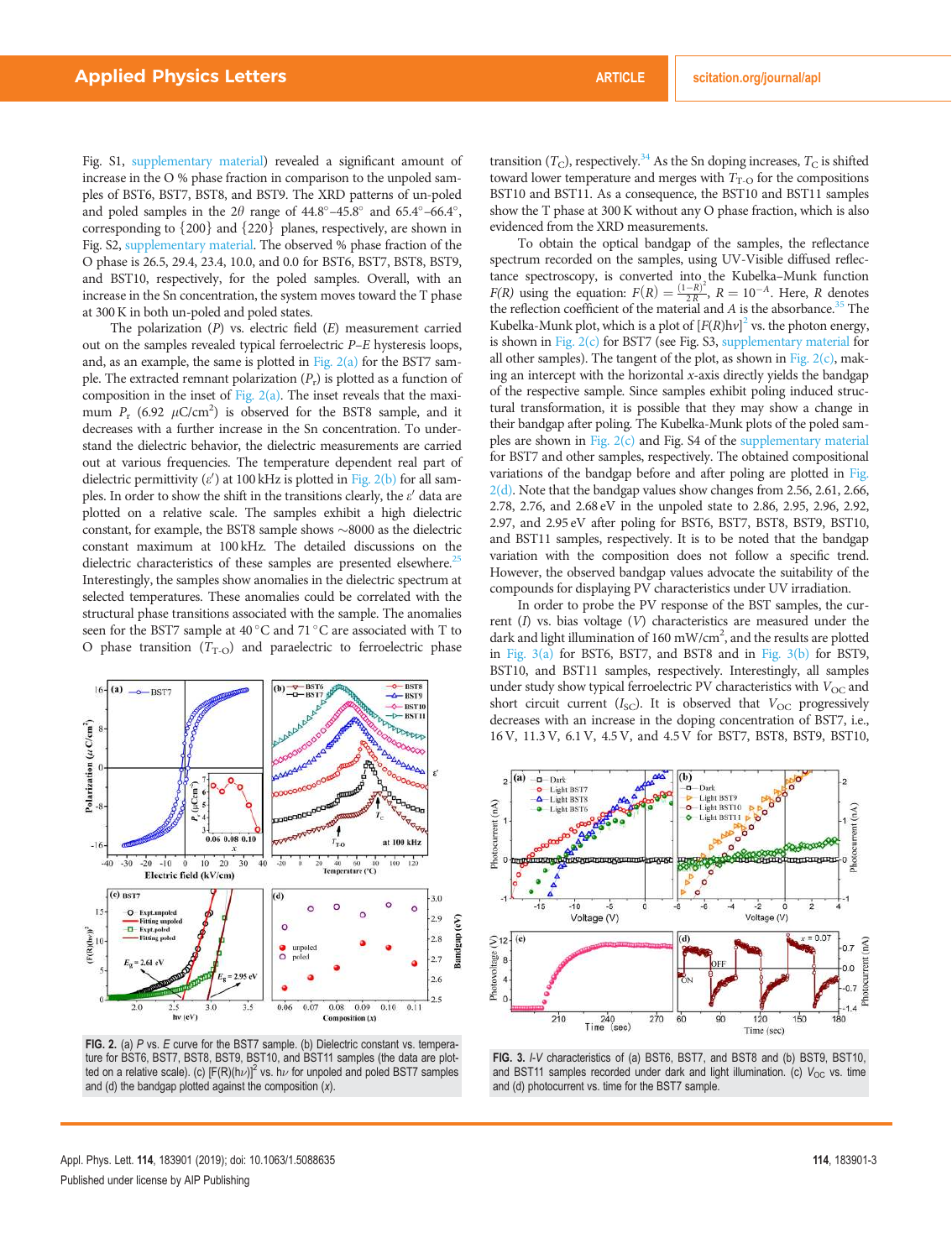

FIG. 4. Ti-d partial densities of states (PDOS) in the vicinity of CBM for the T and O phases of BST7. The band dispersion of T (middle panel) and O (right panel) phases of BST7 around band extrema and along the z-direction.

and BST11, respectively. Remarkably, the composition BST7 exhibits the maximum  $V_{OC}$  of 16 V. (Note that the PV study on the BST6 sample reveals the  $V_{\text{OC}}$  of 12.5 V, which is lower than that of the BST7 sample.) The stability of the photovoltage of BST7 is verified by measuring the photovoltage as a function of time under the zero-bias condition, and the respective plot is shown in Fig.  $3(c)$ . Similarly, the sharp current response to the light illumination is revealed in the plot shown in Fig. 3(d), where the measured current is plotted as a function of time under light ON and OFF states under the zero-bias condition. The value reported in this study is comparable to the recently reported giant PV effect in bulk  $Ba_{1-x}(Bi_{0.5}Li_{0.5})_x^TIO_3.$ <sup>1</sup> Note that the compositional variation of  $V_{OC}$  in BST samples does not follow the variation in  $P_r$  where the maximum polarization is observed for the BST8 sample. Similarly, the change in  $V_{\text{OC}}$  as a function of Sn doping does not follow the variation in the bandgap either. Note that the bandgap shows nominal variation with Sn doping as seen from Fig.  $2(d)$ . This gives an indication that the polarization and the bandgap do not play a dominant role in the observed PV characteristics of the samples.

On the other hand, the observed compositional dependent PV response can be understood based on the structural symmetry of the compositions. Interestingly, Wang et  $al^{22}$  demonstrated the structural dependence of the bulk PV effect with respect to the shift current theory. Their calculations on different crystallographic phases of  $KNbO<sub>3</sub>$ suggest the dominance of rhombohedral and O phases in the PV response as compared to the T phase. In the present case, the samples BST6, BST7, BST8, and BST9 show the coexistence of T and O phases with 11.5, 16.5, 5.3, and 2.1 as % O phase fractions, respectively. Note that the phase fractions are estimated on samples in un-poled conditions. However, the PV measurements are carried out on samples poled at 2.5 kV/mm. Poling induced phase transitions are known in perovskite piezoceramics. $31\overline{33}$  In particular, the BaTiO<sub>3</sub> based systems are reported to show the enhanced O phase at the expense of the T phase upon poling.<sup>31–33</sup> Hence, the BST samples subjected to PV measurements are expected to have higher O phase fractions than the estimated values. Keeping these factors in view, the observed large  $V_{\text{OC}}$ for BST7 and its variation with the Sn concentration could have strong structural correlation with the existing O phase. The decreasing trend in  $V_{\text{OC}}$  with an increase in the Sn concentration after BST7 could be the consequence of the decrease in O phase fractions along with an increase in the T phase. Note that  $V_{OC}$  remains constant (4.5 V) for  $x = 0.10$  and 0.11, where only the T phase is seen.

In order to investigate the effect of symmetry breaking on the electronic structure and its consequent outcome on the PV response, the DFT calculations are carried out on the T and O phases of the BST7 compound. Figure 4 (left panel) shows the projected density of states (PDOS), which depicts the orbital composition around the region of the conduction band minimum (CBM) for T and O phases. It is seen from the figure that the antibonding  $Ti-d_{xy}$  states occupy the CBM, while the higher energy states are occupied by  $d_{xz/yz}$  orbitals. Hence, there is a splitting of  $d_{xy}$  and  $d_{xz/yz}$  orbitals. It is apparent that the O phase has mixing of the  $d_{xy}$  and  $d_{xz/yz}$  orbitals, whereas in the T phase, the  $d_{xy}$  and  $d_{xz/yz}$  states are well separated.

A larger hybridization among the  $d_{xy}$  and  $d_{xz/yz}$  orbitals is observed in the O phase caused by a change in the crystal field, which leads to a mixing of these orbital characters in the CBM. In accordance with the shift current theory, if the CBM is more occupied by z-axis oriented orbitals (e.g.,  $d_{xz}$ ,  $d_{yz}$ , and  $d_{z^2-1}$ ) and is extremely delocalized because of the stronger covalent interaction along the polarization direction (along the z-axis), this would yield a high shift current response, and as result, a substantial bulk PV is observed.<sup>1,18,19,22</sup> This suggests that the O phase shows an enhanced PV response, in comparison to the T phase. The results obtained from these DFT studies are in good agreement with our experimental observations.